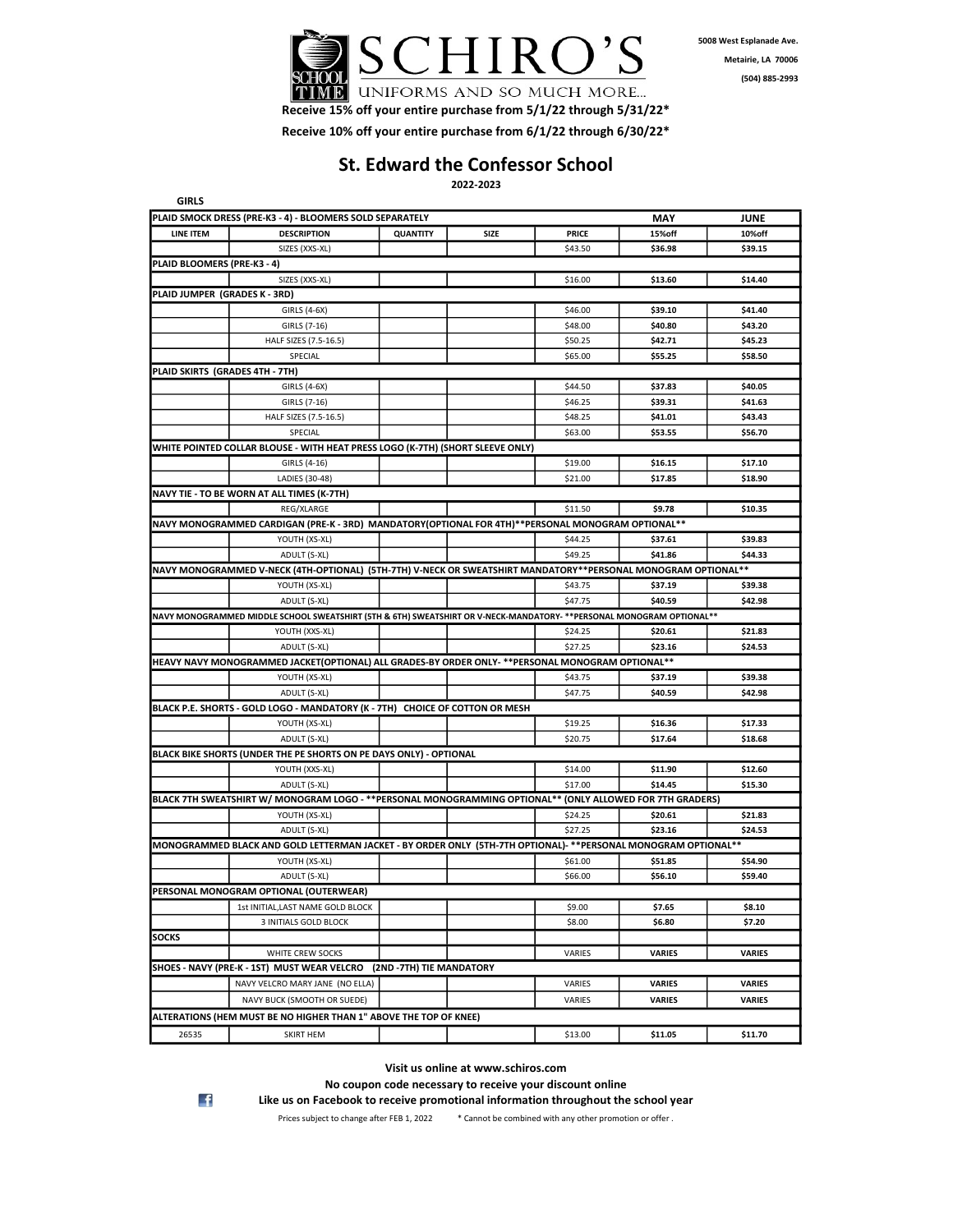

Receive 15% off your entire purchase from 5/1/22 through 5/31/22\* Receive 10% off your entire purchase from 6/1/22 through 6/30/22\*

## St. Edward the Confessor School

2022-2023

| NAVY SHORTS - AUG TO NOV AND MARCH TO MAY (PRE-K3 THROUGH K PULL-UP ONLY) |                                                                                                                      |                 |             |              |               |               |  |  |
|---------------------------------------------------------------------------|----------------------------------------------------------------------------------------------------------------------|-----------------|-------------|--------------|---------------|---------------|--|--|
| LINE ITEM                                                                 | <b>DESCRIPTION</b>                                                                                                   | <b>QUANTITY</b> | <b>SIZE</b> | <b>PRICE</b> | 15%off        | 10%off        |  |  |
|                                                                           | PULL-ON (2T-3T;XXS-XL) (PK3-K ONLY)                                                                                  |                 |             | \$21.00      | \$17.85       | \$18.90       |  |  |
|                                                                           | REGULAR& SLIM(SIZES 3-7)                                                                                             |                 |             | \$23.50      | \$19.98       | \$21.15       |  |  |
|                                                                           | REGULAR(SZ 8-20) & SLIM(SZ 8-16)                                                                                     |                 |             | \$26.00      | \$22.10       | \$23.40       |  |  |
|                                                                           | <b>HUSKY (27-40)</b>                                                                                                 |                 |             | \$30.50      | \$25.93       | \$27.45       |  |  |
|                                                                           | MENS (28-38)                                                                                                         |                 |             | \$30.50      | \$25.93       | \$27.45       |  |  |
|                                                                           | MENS (40-46)                                                                                                         |                 |             | \$33.50      | \$28.48       | \$30.15       |  |  |
|                                                                           | NAVY PANTS - MUST WEAR TO CHURCH (PRE-K3 THROUGH K PULL-UP ONLY)                                                     |                 |             |              |               |               |  |  |
|                                                                           | PULL-ON (2T-3T;XXS-XL) (PK3-K ONLY)                                                                                  |                 |             | \$24.00      | \$20.40       | \$21.60       |  |  |
|                                                                           | REGULAR& SLIM(SIZES 3-7)                                                                                             |                 |             | \$26.75      | \$22.74       | \$24.08       |  |  |
|                                                                           | REGULAR(SZ 8-20) & SLIM(SZ 8-16)                                                                                     |                 |             | \$29.00      | \$24.65       | \$26.10       |  |  |
|                                                                           | <b>HUSKY (27-40)</b>                                                                                                 |                 |             | \$33.00      | \$28.05       | \$29.70       |  |  |
|                                                                           | MENS (28-38)                                                                                                         |                 |             | \$33.50      | \$28.48       | \$30.15       |  |  |
|                                                                           | MENS (40-46)                                                                                                         |                 |             | \$38.50      | \$32.73       | \$34.65       |  |  |
|                                                                           | LIGHT BLUE KNIT SHIRT WITH HEAT PRESS LOGO (PRE-K3 & 4 )                                                             |                 |             |              |               |               |  |  |
|                                                                           | YOUTH (XXS-XL)                                                                                                       |                 |             | \$21.50      | \$18.28       | \$19.35       |  |  |
|                                                                           | LIGHT BLUE S/S OXFORD WITH HEAT PRESS LOGO ON POCKET (K-7TH)                                                         |                 |             |              |               |               |  |  |
|                                                                           | YOUTH (6-20)                                                                                                         |                 |             | \$22.50      | \$19.13       | \$20.25       |  |  |
|                                                                           | ADULT (S-XL)                                                                                                         |                 |             | \$24.50      | \$20.83       | \$22.05       |  |  |
|                                                                           | NAVY MONOGRAMMED CARDIGAN (PRE-K - 3RD) MANDATORY (OPTIONAL FOR 4TH)**PERSONAL MONOGRAM OPTIONAL**                   |                 |             |              |               |               |  |  |
|                                                                           | YOUTH (XXS-XL)                                                                                                       |                 |             | \$44.25      | \$37.61       | \$39.83       |  |  |
|                                                                           | ADULT (S-XL)                                                                                                         |                 |             | \$49.25      | \$41.86       | \$44.33       |  |  |
|                                                                           | NAVY MONOGRAMMED V-NECK (4TH-OPTIONAL) (5TH-7TH) V-NECK OR SWEATSHIRT MANDATORY**PERSONAL MONOGRAM OPTIONAL**        |                 |             |              |               |               |  |  |
|                                                                           | YOUTH (XS-XL)                                                                                                        |                 |             | \$43.75      | \$37.19       | \$39.38       |  |  |
|                                                                           | ADULT (S-XL)                                                                                                         |                 |             | \$47.75      | \$40.59       | \$42.98       |  |  |
|                                                                           | NAVY MONOGRAMMED MIDDLE SCHOOL SWEATSHIRT (5TH & 6TH) SWEATSHIRT OR V-NECK-MANDATORY- **PERSONAL MONOGRAM OPTIONAL** |                 |             |              |               |               |  |  |
|                                                                           | YOUTH (S-XL)                                                                                                         |                 |             | \$24.25      | \$20.61       | \$21.83       |  |  |
|                                                                           | ADULT (S-XL)                                                                                                         |                 |             | \$27.25      | \$23.16       | \$24.53       |  |  |
|                                                                           | HEAVY NAVY MONOGRAMMED JACKET(OPTIONAL) ALL GRADES-BY ORDER ONLY- **PERSONAL MONOGRAM OPTIONAL**                     |                 |             |              |               |               |  |  |
|                                                                           | YOUTH (XXS-XL)                                                                                                       |                 |             | \$54.00      | \$45.90       | \$48.60       |  |  |
|                                                                           | ADULT (S-XL)                                                                                                         |                 |             | \$64.00      | \$54.40       | \$57.60       |  |  |
|                                                                           | BLACK 7TH SWEATSHIRT W/ MONOGRAM LOGO - **PERSONAL MONOGRAMMING OPTIONAL** (ONLY ALLOWED FOR 7TH GRADERS)            |                 |             |              |               |               |  |  |
|                                                                           | YOUTH (S-XL)                                                                                                         |                 |             | \$22.25      | \$18.91       | \$20.03       |  |  |
|                                                                           | ADULT (S-XL)                                                                                                         |                 |             | \$27.25      | \$23.16       | \$24.53       |  |  |
|                                                                           | MONOGRAMMED BLACK AND GOLD LETTERMAN JACKET - BY ORDER ONLY (5TH-7TH OPTIONAL)- ** PERSONAL MONOGRAM OPTIONAL **     |                 |             |              |               |               |  |  |
|                                                                           | YOUTH (XS-XL)                                                                                                        |                 |             | \$61.00      | \$51.85       | \$54.90       |  |  |
|                                                                           | ADULT (S-XL)                                                                                                         |                 |             | \$66.00      | \$56.10       | \$59.40       |  |  |
|                                                                           | PERSONAL MONOGRAM OPTIONAL (OUTERWEAR)                                                                               |                 |             |              |               |               |  |  |
|                                                                           | 1st INITIAL, LAST NAME GOLD BLOCK                                                                                    |                 |             | \$9.00       | \$7.65        | \$8.10        |  |  |
|                                                                           | 3 INITIALS GOLD BLOCK                                                                                                |                 |             | \$8.00       | \$6.80        | \$7.20        |  |  |
|                                                                           | SOCKS - WHITE (PK-4TH) BLACK (5TH-7TH)                                                                               |                 |             |              |               |               |  |  |
|                                                                           | <b>CREW SOCKS</b>                                                                                                    |                 |             | VARIES       | <b>VARIES</b> | <b>VARIES</b> |  |  |
| SHOES - BLACK - PK & 1ST MUST WEAR VELCRO;(2ND- 7TH) TIE MANDATORY        |                                                                                                                      |                 |             |              |               |               |  |  |
| BELTS - NAVY (1ST - 7TH MUST WEAR BELTS)                                  |                                                                                                                      |                 |             |              |               |               |  |  |
|                                                                           | NAVY WEB BELT                                                                                                        |                 |             | \$8.25       | \$7.01        | \$7.43        |  |  |
|                                                                           | NAVY MAGNETIC ELASTIC WEB                                                                                            |                 |             | \$10.00      | \$8.50        | \$9.00        |  |  |
| <b>ALTERATIONS</b>                                                        |                                                                                                                      |                 |             |              |               |               |  |  |
| 26535                                                                     | PANT HEM                                                                                                             |                 |             | \$8.00       | \$6.80        | \$7.20        |  |  |

Visit us online at www.schiros.com

No coupon code necessary to receive your discount online

Like us on Facebook to receive promotional information throughout the school year

BOYS